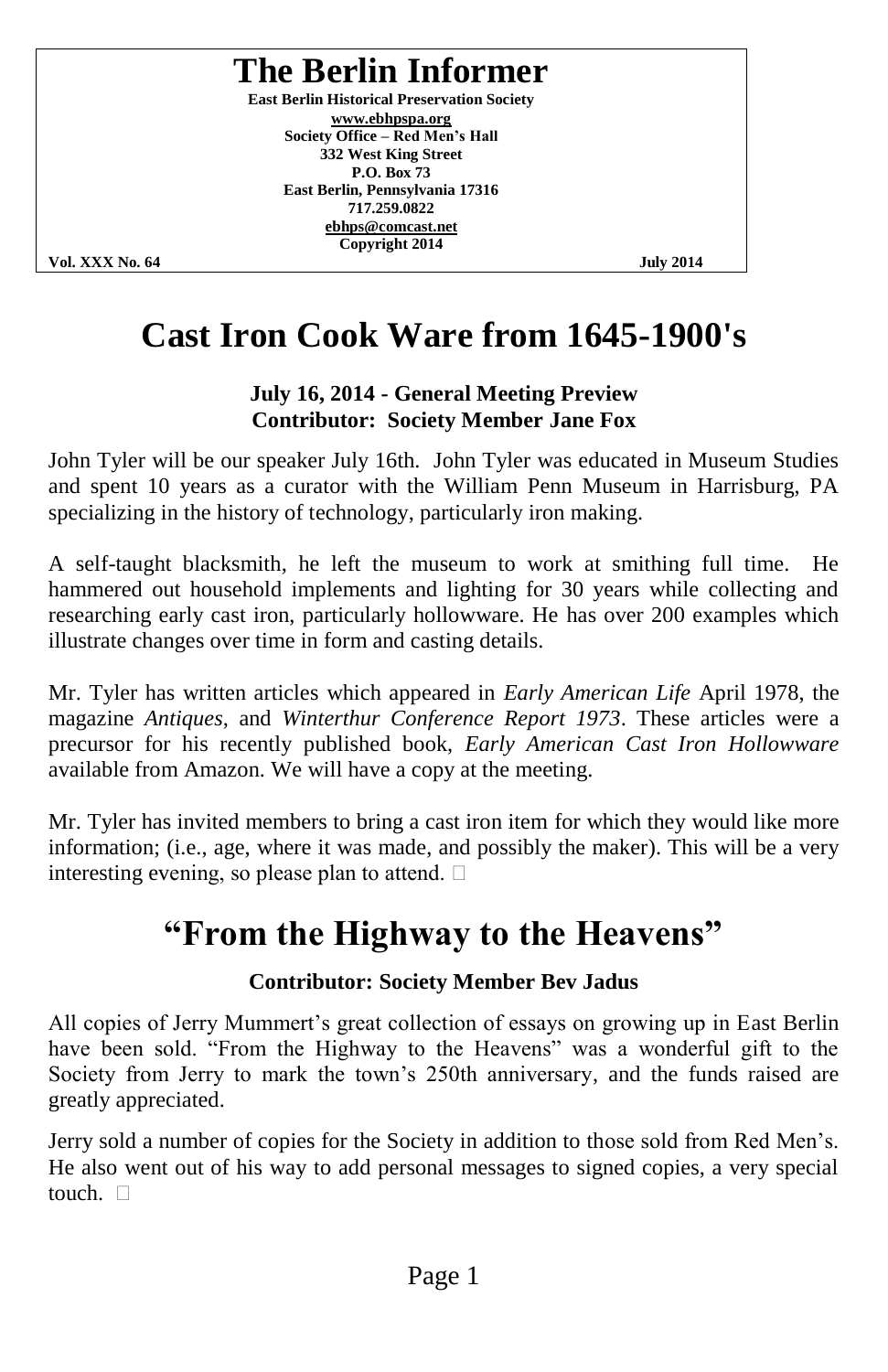## **Message from Your Board President - Bev Jadus**

The Historic East Berlin Antique Show and Founder's Day Week have come and gone, leaving a trail of tired volunteers behind. The antique show is always a high energy, demanding event, normally followed by some weeks of calm. Not this time. Closing day May 3 saw volunteers working mightily to get the dealers loaded out of the Community Center while the town's parade formed up nearby. A week of open hours at Red Men's began right when the show ended so that people in town for the celebration could stop in and see what the Society has to offer.

On May 8 the USPS set up their special  $250<sup>th</sup>$  anniversary cancellation station at the engine house and Society members were on hand to answer questions about the restoration display provided for visitors. On Saturday, May 10, all five of the Society's buildings were open and Charlie Bechtel chaired a Society booth at the Civil War reenactment site at the North Avenue park, selling Jerry Mummert's book, quilt raffle tickets and more. (Charlie and his volunteers had unscheduled help dismantling the booth when heavy gusts blew away the canopy and some of the contents.)

And then….Karen Sheaffer and her volunteers, who had been helping with all the activities, finished up the last couple school education programs scheduled this spring.

It has been a nonstop, all out, spring season this year. Many people helped and helped over and over again. This is the spirit, enthusiasm and willingness that has set our Society apart.  $\square$ 

### **A Last Minute Rescue**

### **Contributor: Bev Jadus**

Many of us have been aware that the brick house just north of Cashman's True Value has sat empty for many months, awaiting the new owner's plans. Rumors were that a dollar store was in the future. During the first week in June, a work trailer and several large pieces of equipment arrived, and Sue Hess alerted me that work was probably about to begin. (Thanks, Sue! It's all in the timing.) I put a note on the trailer asking that the date stone be saved for the Society, and when Bill Powell checked the following morning, the workers agreed. Turned out that several other people had stopped by hoping to get it themselves.

The "stone" is now resting in my van waiting for enough muscle to move it into Red Men's. It is tombstone-shaped and reads "Built by Abraham Trimmer 1836." It is definitely not stone but some kind of conglomerate, made in two unequal pieces, with the writing drawn in before the material hardened. Is there someone out there who has any information about the house (later than 1836?) or what the stone material might be? On another note, not everyone was hoping to get the stone. Several people were very interested in locating a treasured horseradish patch, probably already under the rubble. П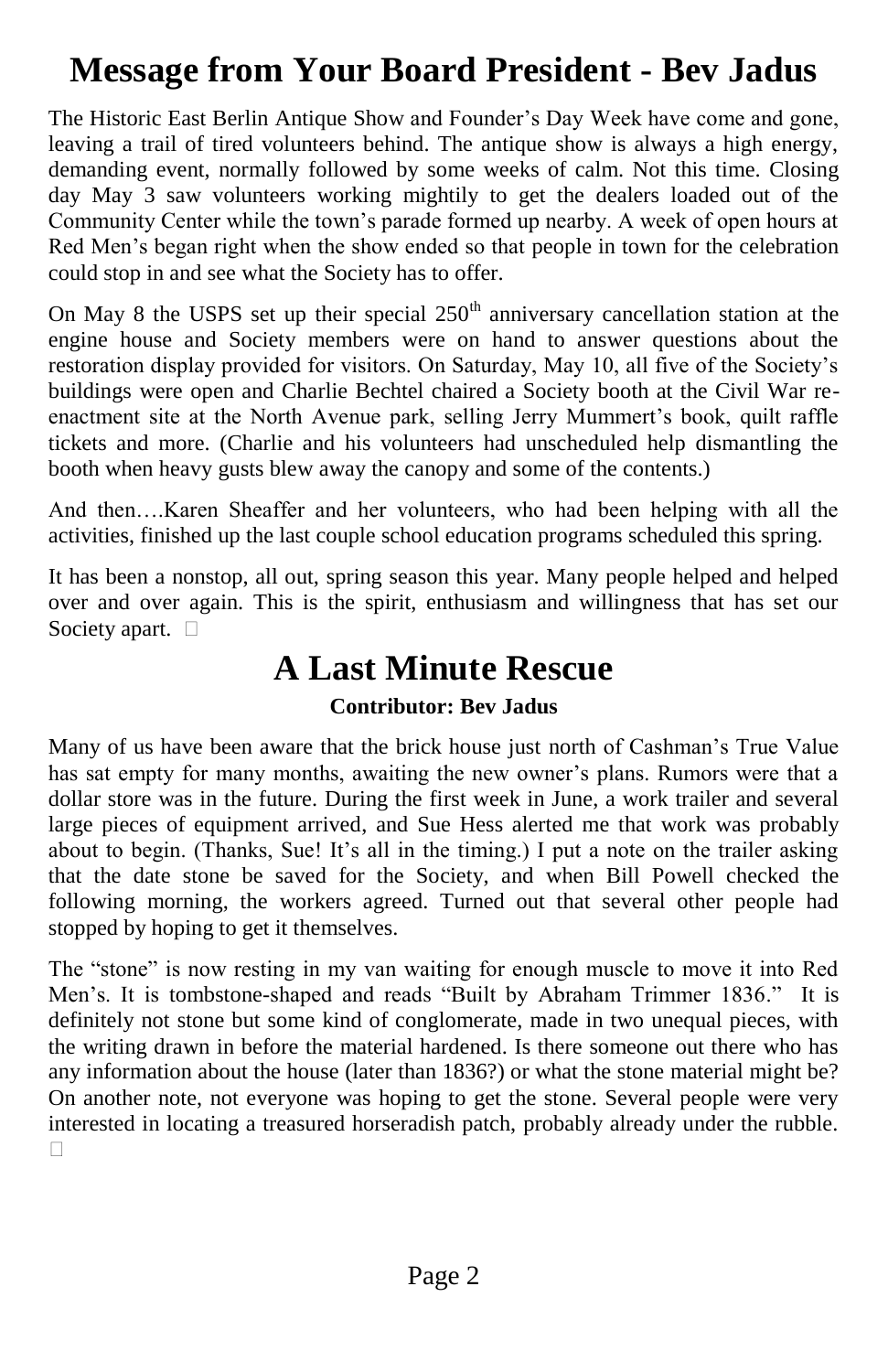## **2014 Antique Show a Success!**

#### **Contributor: Antique Show Chairman Michael Hrinyak**

The East Berlin Historic Preservation Society can chalk up another successful Antique Show for 2014. The show, which is one of the major events sponsored by the Society, saw an increase in attendance over 2013, although the number of dealers was down slightly. Overall, the event generated about the same revenue as last year, which will help us continue our mission and allow us to maintain the properties we manage.

This year's antique show included a number of innovations as the show committee tried to broaden the appeal of the show. For the first time Society members were allowed free admission on Friday and Saturday. There were also gallery talks to enrich the experience and knowledge of show goers. On Friday there was a talk on Chinese ceramics given by Michael Hrinyak and on Saturday Ben Franklin, our own Richard Fox, made an appearance. Both talks were well received. This year's show also included door prizes for those who paid a full admission. Finally, surveys of both dealers and attendees were conducted to highlight what we are doing right and indicate where we might make changes. The show committee hopes to continue these activities in the future and add more features to make this the best small antique show in the country.

Of course none of this is possible without a lot of effort. Thanks to the countless hours of work by the steering committee and the volunteers who helped to set up and take down the show, we have earned some of the very necessary funds needed to maintain the five historic buildings we manage. Special thanks to Peggy and Clair Bange, Mary Kollmar, Bev Jadus, Bill Powell, Michael and Lois Loges, Phil and Lynne Blaker, Patti Hoagley, Lucia Hrinyak, Fran Lorenzo, and Michael Hrinyak, the leadership team that brought it all together.  $\square$ 

### **2014 Holiday Home Tour**

### **Contributor: Society Member Bob Todd**

CALLING ALL VOLUNTEERS  $-$  It's not too early to start thinking about the 2014 Holiday Home Tour on Sunday, December 14. Continuing the 2014 Founders' Day celebrations, this year's walking tour includes 5 beautiful homes on East and West King Streets. Along with the featured homes, EBHPS properties will be open, and the local churches have expressed an interest in being open that afternoon for tours and activities as well. It takes a community of volunteers to have a successful event, and we need you! Will you kindly volunteer on December 14 to act as a docent in one of the tour homes or EBHPS historic buildings? There will be many other volunteer opportunities such as serving refreshments, cookie donations, guides and parking. Please call Bob or Cindy Todd at 292-2303 to let us know your preference, and THANK YOU for your support.  $\square$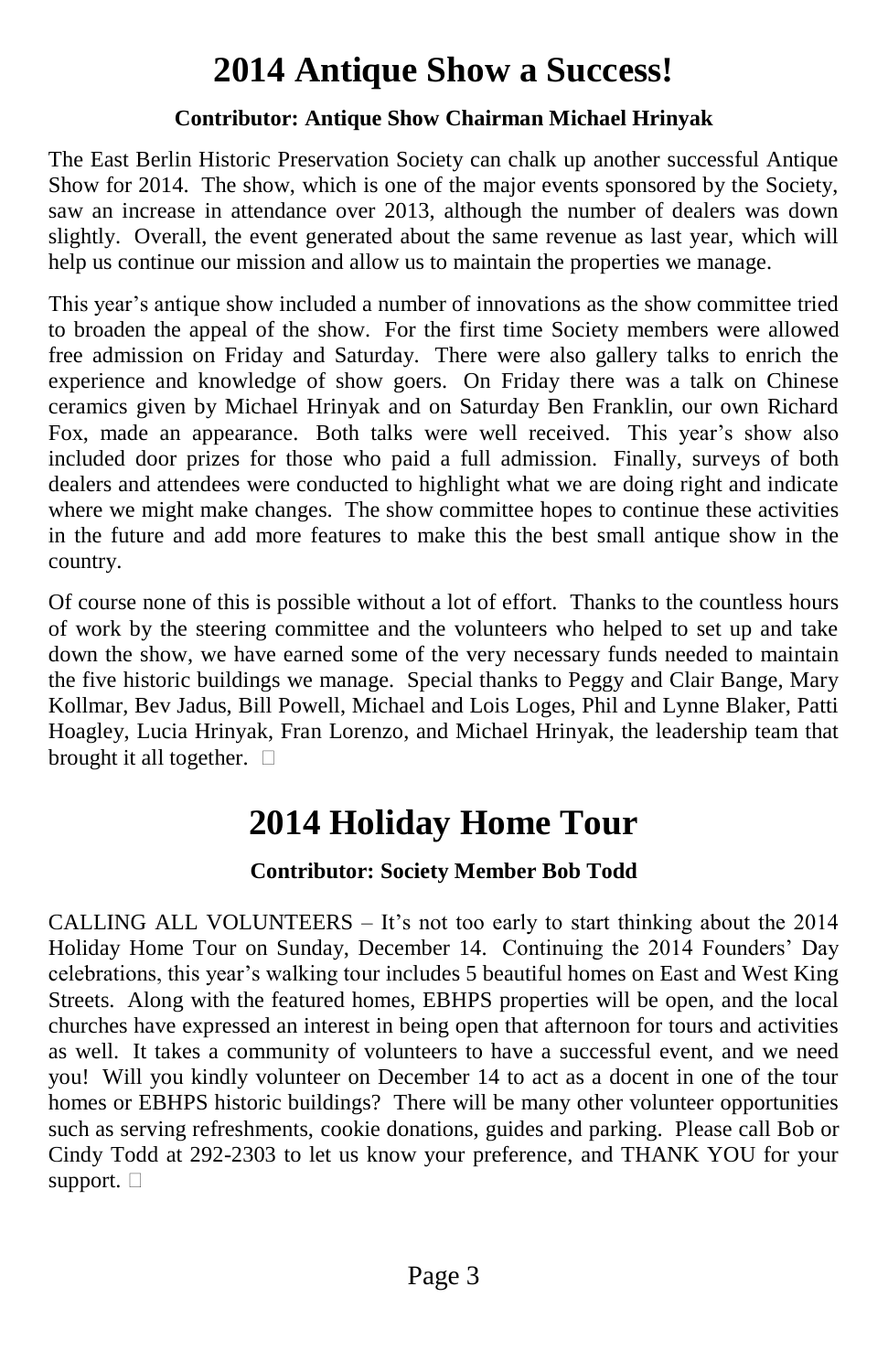### **Education Program**

### **Contributor: Education Chairman Karen Sheaffer**

Another school year has come to an end and field trips to our program from area schools have too. However, we are planning a visit from the Summer History Camp sponsored by the Hanover Area Historical Society in July, tentatively scheduled for July 8. They will arrive with around twelve students who are eager to learn early American history.

We received many hand written letters including drawings from students who visited East Berlin this school year. Their comments were heart-felt and give us a sense of a job well done by our volunteers. In fact, several wrote "thank you for volunteering" at the start of their letters. Many students greatly enjoyed making and eating the biscuits at the Log House. Others loved the textile program where they were able to spin and weave. One student wrote that weaving on the loom in the textile program was their "absolute favorite." And another wrote that they learned the "coolest golden rule ever!" at the Church School House.

Our goal is to impress these young students who will someday be the caretakers of the historical buildings and artifacts in our collection. May they grow up conscious of their surroundings and its history, and also volunteer to teach others to do the same.  $\Box$ 

## **Special Thanks**

### **Contributor: Society Member Bev Jadus**

When Charlie Bechtel agreed last year to be the liason between the Society and the borough's Founder's Day Committee he most likely had no idea how involved he would be and how many different projects would draw his attention. As the months went by he could often be found gathering facts on many different topics, meeting with other people involved, producing and distributing flyers far and wide, chairing a Society booth, attending committee meetings and MUCH more, and never losing his enthusiasm. Charlie gave it his all, and we truly appreciate his dedication.

Michael Hrinyak stepped forward last year and took over management of the Historic East Berlin Antique Show. All big events need a show chair to survive and many of you know that the world of antiques has been weathering some hard times in recent years…slumping values, fewer young buyers, changing tastes, aging dealers, etc. Michael gathered a committee and together they pulled it off. Attendance was up, many new dealers signed on, and gallery talks were added. The Society is very grateful for Michael's willingness to take on responsibility for the show and for all the hard work he and his committee contributed.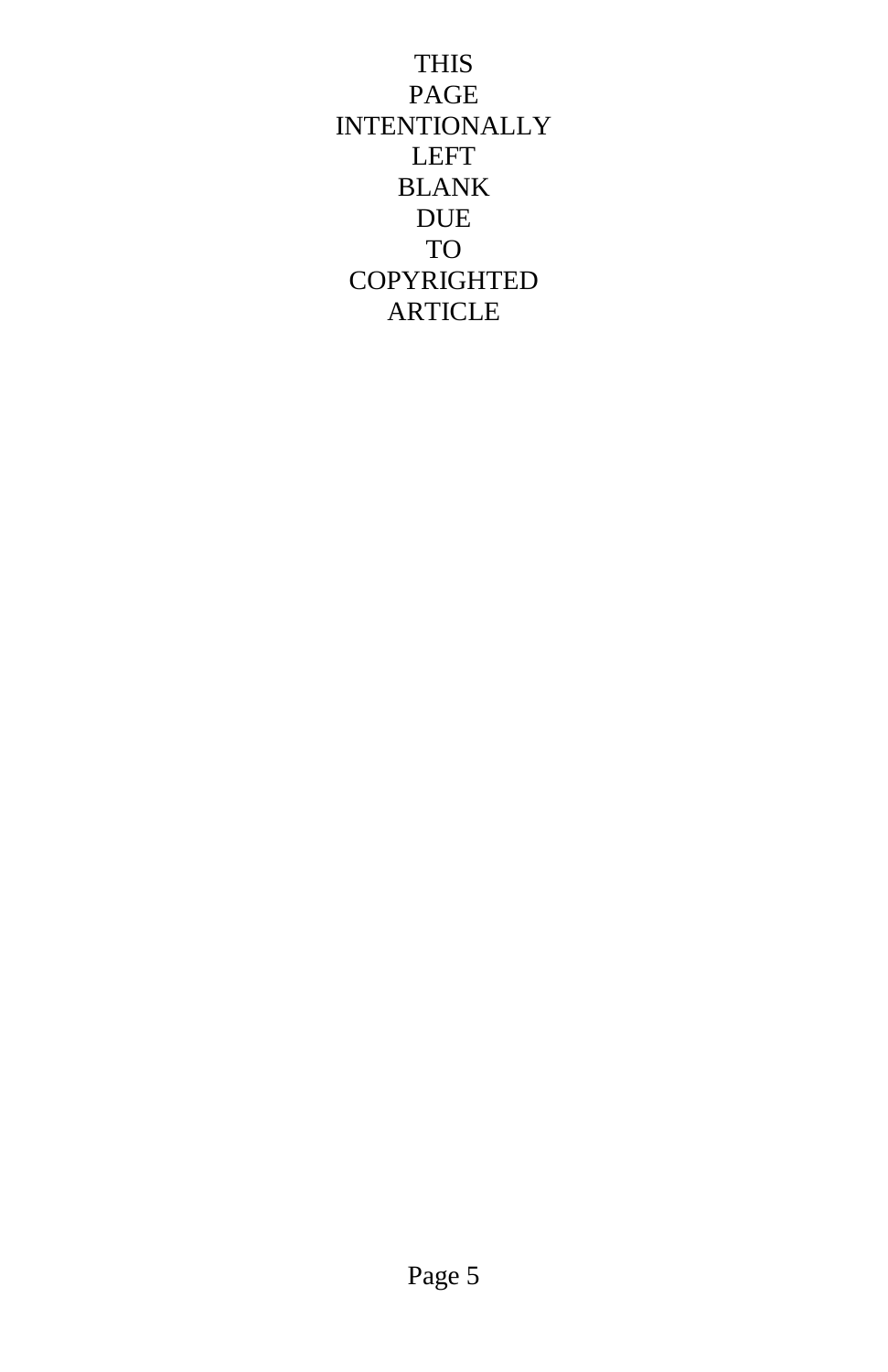## **Call for Duty for Colonial Day**

#### **Contributor: Bev Jadus**

There is a real need for someone to operate one of the Society's Colonial Day food booths in front of Red Men's Hall. The booth usually offers hot dogs, apple dumplings, and beverage (root beer, lemonade, and water). Up until now, sausage sandwiches were included, but we have sold the "sausage rights" to an outside vendor this year. This will make our prep work less complicated. Sloppy joes or some other easy to make item could be included.

The duties of the booth chairman (lead person) for this booth include: planning the menu, ordering and buying the needed provisions, soliciting any additional helpers, and submitting the receipts of purchased items for reimbursement. The booth chairman will need to inform the Colonial Day Committee what tables, chairs, and canopies, are required so that they can be made available on Colonial Day. The booth chairman will also be responsible for the setup, teardown of the booth, and the cleanup of all utensils used. Our treasurer, Bob Todd, will provide startup money for the cash box prior to Colonial Day, and the proceeds will be collected multiple times throughout the event. We always have many people who help with Colonial Day, but we have a great need for volunteers who will take on the responsibility for a booth. Food sales are an important source of income from Colonial Day and we depend on this one-day event to fund many of our buildings' needs throughout the year.

Will you step up to do this important duty? Maybe several of you could work on it together. Those who have run the booth before have kept records that you would find very helpful. Please consider this chance to really help out. The Society is only as successful as people make it. Please give me a call at Society headquarters and leave a message if I am not there.  $\square$ 

## **Seeking Editor/Publisher for** *The Berlin Informer*

The editor/publisher of *The Berlin Informer* has tendered his resignation effective with the issuance of the November 2014 edition of the newsletter. We are seeking a new person to fill this position. If you are interested in this position, please phone Bev Jadus at Society headquarters. If you get the answering machine, please leave a message for Bev.

The incumbent will provide details to anyone interested. The newsletter is printed by Conrad Printing in Hanover. Conrad prints, collates, folds, tabs, addresses, and delivers the newsletter to the post office.

Your duties as editor/publisher are to electronically prepare the document and email it to Conrad in PDF format. Preparation includes obtaining recurring articles electronically from the recurring contributors, proofreading and formatting these articles to fit the newsletter layout, obtaining/writing additional articles of interest to the Society's members and fitting them to the format of the newsletter.  $\Box$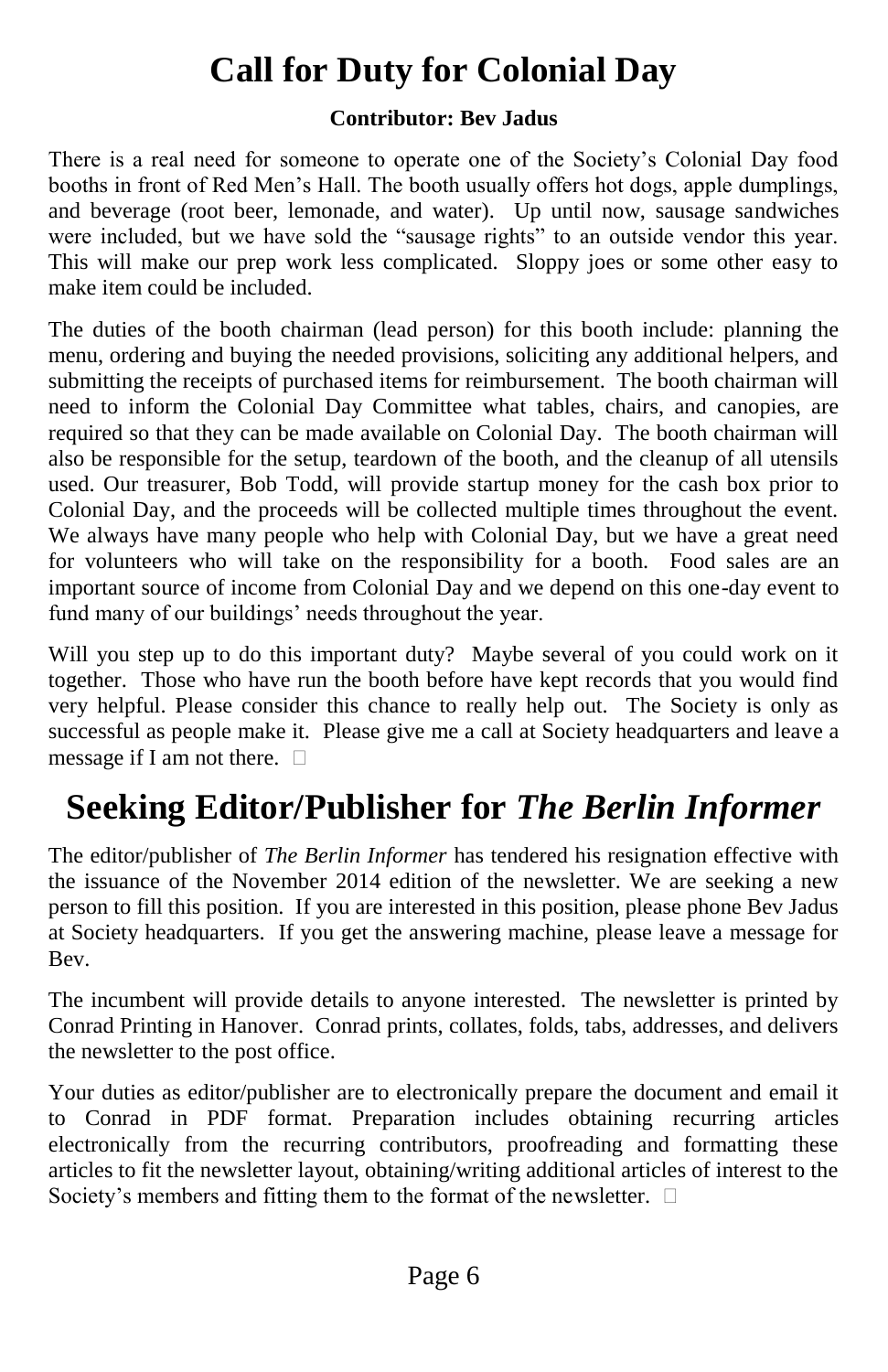# **250th Anniversary Quilt Goes "On the Road"**

#### **Contributor: Society Member Bev Jadus**

This year's quilt, featuring all five of the buildings in the Society's care, will be on display on three summer Saturdays at Nell's Shurfine; July 12, July 26 and August 16. Stop by between 10 and 2 to get your raffle tickets and have a chance to own this very special edition…truly unique and something to treasure.

Remember that you can order tickets by mail. (1 for \$1, 6 for \$5) Just send a check payable to EBHPS, P.O. Box 73, East Berlin, PA 17316 and include a SASE. Your tickets will be filled out and deposited in the raffle box, and the stubs will be returned to you.

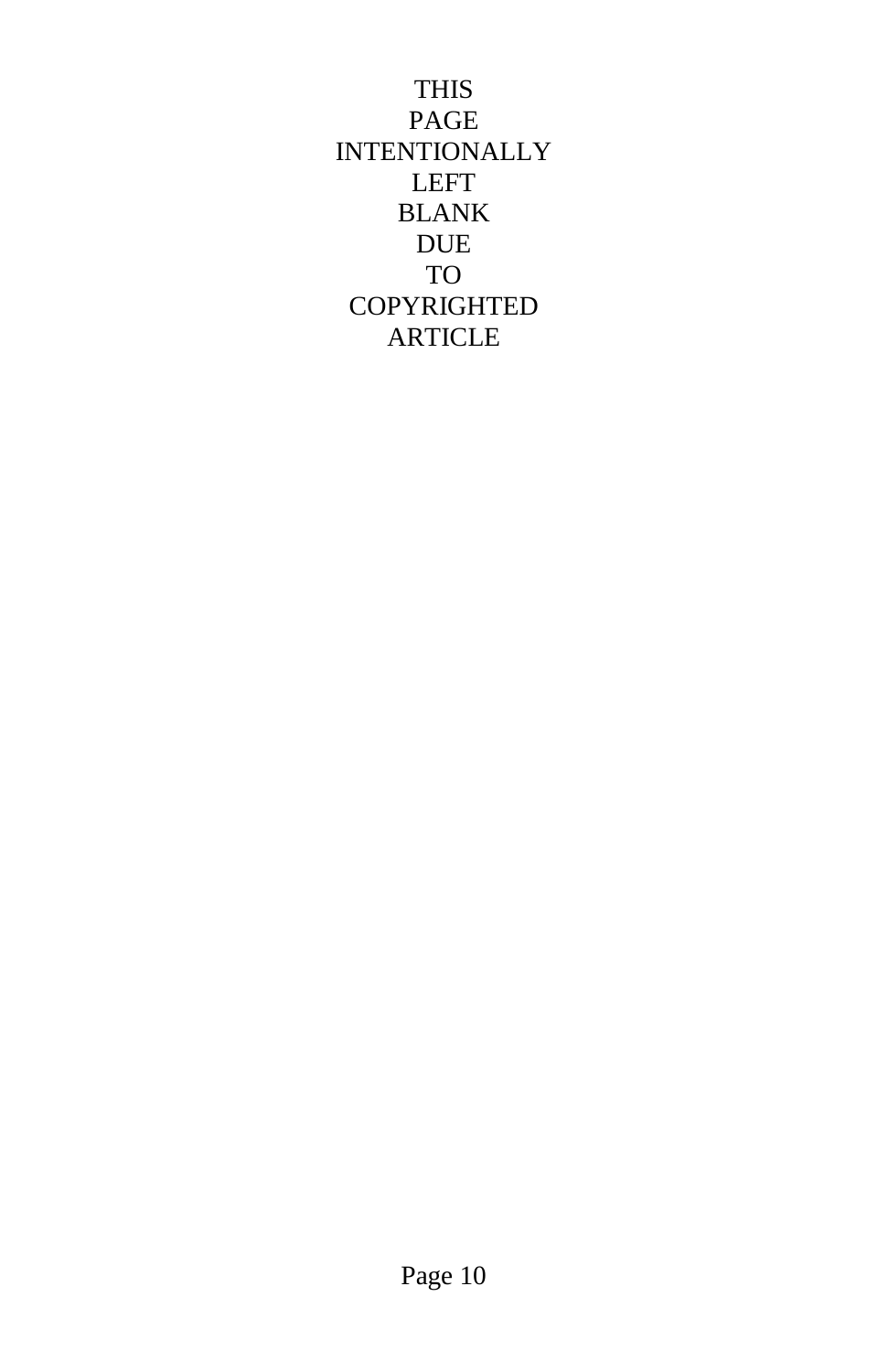## **The 1764 Preservation Fund**

#### **Contributor: Peggy Bange, EBHPS Membership Chairman**

As of the publishing of this newsletter, we have received support from the following organizations for 2014. Thanks to all of the contributing organizations. Members, please support these organizations. We increased membership from 7 members in 2013 to 11 members in 2014 and almost doubled the dollar amount of donations.

| 2014 - 1764 Preservation Fund Members |                                  |                                  |
|---------------------------------------|----------------------------------|----------------------------------|
| <b>Platinum</b>                       | Gold                             | Silver                           |
| <b>VFW Post 8896</b>                  | Adams Electric Cooperative, Inc. | <b>ACNB Bank</b>                 |
|                                       | East Berlin Smiles               | Aero Energy                      |
|                                       |                                  | East Berlin Beverage Dist., Inc. |
|                                       |                                  | East Berlin Community Library    |
|                                       |                                  | East Berlin Chiropractor         |
|                                       |                                  | East Berlin Excavating, Inc.     |
|                                       |                                  | Rick's Custom Baling, LLC        |
|                                       |                                  | Sites Realty, Inc.               |

## **Society Membership**

#### **Contributor: Peggy Bange, Membership Chairman**

Please join me in welcoming the following new members: Jane Dietz (Dover, PA), Carol Uhlik (York, PA), George Hoffman (Thomasville, PA), Kathy Rasmussen (York Springs, PA), David Fitzpatrick (East Berlin, PA), Mary & Dave Titzell (East Berlin, PA), Stephen Jacobs (Lititz, PA), and Michael Ebersole (East Berlin, PA).

As of July 20, we have 249 members in the East Berlin Historical Preservation Society -- which is 12 members more than we had at this time a year ago. Thank you, EBHPS members, for telling your friends and families about our Society and for inviting them to join us – or for giving them gift memberships.  $\Box$ 

### **Red Men's Chair Project**

#### **Contributor: Society Member Bev Jadus**

Following an appeal in a past issue of The Informer, sixteen new, comfortable, lightweight chairs have been donated for meetings and programs at Red Men's Hall. MANY thanks to: Phil and Lynne Blaker, Greer, Mary Kollmar, Mike and Lois Loges, Philip and Charlotte Lynch, and Karen Sheaffer. Their generosity has made a big difference to those who serve on the board and other committees as well as people who attend the general meetings and programs. It is not too late to donate to this project; just send \$20 per chair to EBHPS, P.O. Box 73, East Berlin, PA 17316.  $\Box$